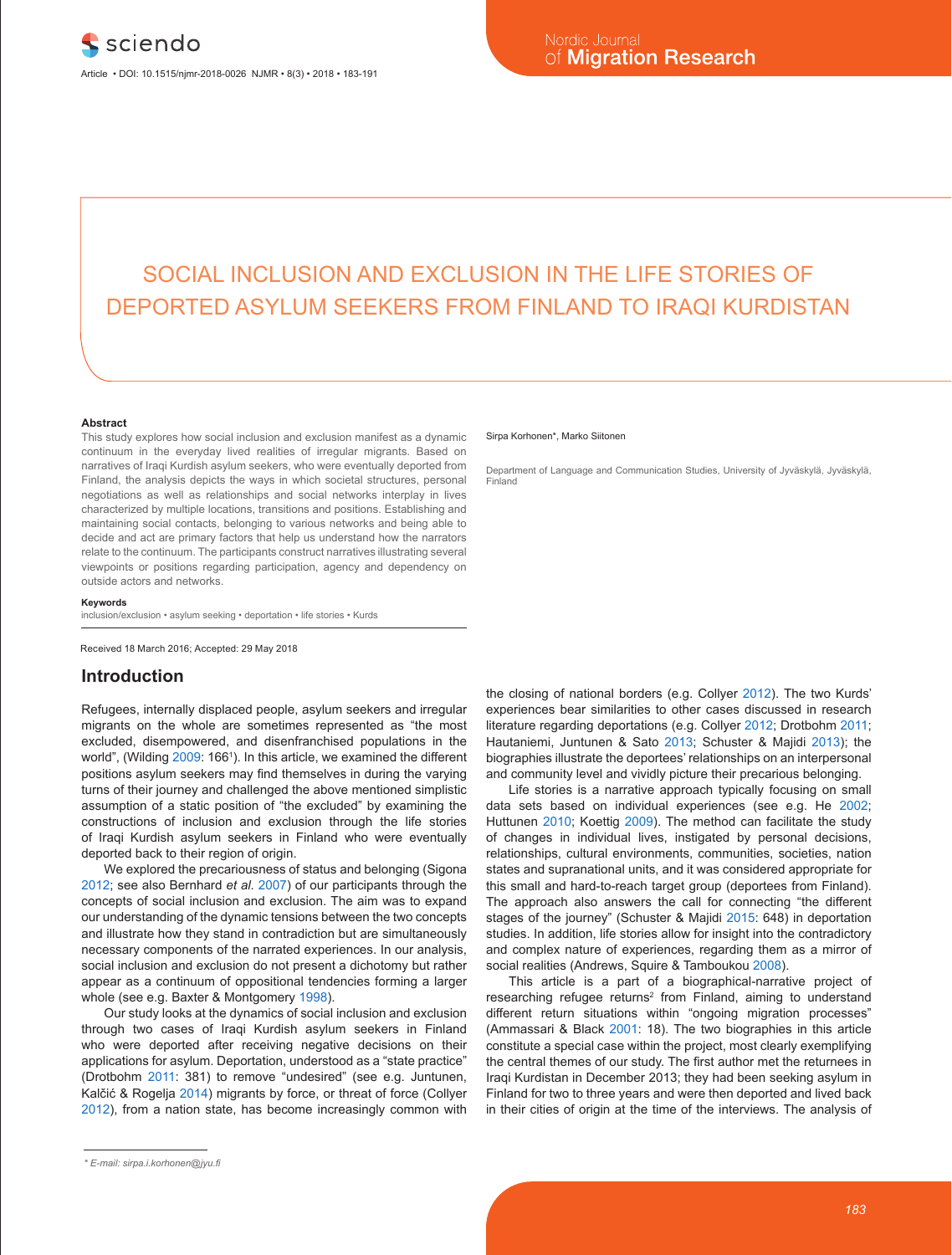their life stories shows shifts and tensions between experiences of inclusion and exclusion within the trajectories of the biographers, in their respective locations and positions. Moreover, the results illustrate how, within the dynamic continuum of social *inclusion*–*exclusion,* another continuum of *power of decision and agency* – *lack of control and agency* is embedded. In the next sections, we will elaborate on these, discuss the key concepts and depict the life stories of the two returnees along with an analysis of their experiences. Finally, we will present and discuss our findings.

# **Identifying social inclusion and exclusion**

Neither inclusion nor exclusion appears unproblematic in their use. Originally, a substitute for poverty, social exclusion is still strongly associated with economic and material aspects. Many studies focusing on social exclusion posit that work-related status and economic status are its main criteria (Giambona & Vassallo 2014; Lister 2000; Rose, Daiches & Potier 2012), thus claiming that the poor and unemployed are synonymous with the excluded. This overly simplistic view does not consider e.g. the different ways to participate and be included outside of paid employment (see e.g. Lister 2000). Studies into inclusion, in turn, generally focus on those at risk of poverty and exclusion and look for socially inclusive practices and policies (European Commission 2004: 10; Luxton 2002; Sheehy 2004).

Another way to approach social inclusion and exclusion is through the lense of relationships. In this line of research, researchers often consider relationships central to inclusion as something that satisfies the need to belong (Ricard 2011; Rose, Daiches & Potier 2012). Studies highlighting exclusion, in turn, emphasize isolation, being alone and rejected by others as essential markers of social exclusion (Blackhart *et al.* 2009; Ricard 2011; Williams 2007). Studies into social exclusion may also shift the focus towards social relations (Sen 2000; Skoda & Nielsen 2013) or different networks, such as social, economic and cultural (Burchardt, Le Grand & Piachaud 2002; Gore & Figueiredo 1997; Silva, Levin & Morgandi 2013).

Individual, or group, agency is intrinsically cognate to the discussion of exclusion and inclusion. It is then a question of participation in the basic political, economic and social activities of one's society and of understanding the mechanisms controlling participation (Bellani & D'Ambrosio 2011; Giambona & Vassallo 2014; Silva, Levin & Morgandi 2013; Wilding 2009). Following Sen's (2000: 14) idea of active and passive exclusion, Skoda and Nielsen (2013: 2) regarded exclusion as the product of "deliberate attempts by social or political elites to deprive people of opportunities, or the outcome of more subtle and mundane everyday social practices embedded in local relations of power". Both inclusion and exclusion are seen as multidimensional processes that either enable or limit possibilities and abilities to participate (Correa-Velez, Gifford & Barnett 2010; see also Burchardt, Le Grand & Piachaud 2002; Chan *et al.* 2014; Sen 2000).

In migration research specifically, social inclusion and exclusion have been utilized and evoked in many ways. Regarding particularly irregular migration and undocumented migrants, recurrent shifts in legal status and position impact individuals' experiences of inclusion and exclusion and make way for the reflection of state mechanisms, citizenship and mobility rights and hierarchies of membership (Khosravi 2010a; 2007; Sigona 2016). For example, asylum seekers may shift from an "illegal" entry to a "legal" stay during the process of the application for asylum and further to a possible detention and deportation or "illegal" hiding after a negative decision (see

Khosravi 2010a: 98). Khosravi (2010a; 2007) supported the idea of "inclusive exclusion" (see also Agamben 1998), which he defined as a "dialectical principle" (Khosravi 2010a: 112) referring to the position of being "on a threshold of in and out" (Khosravi 2007: 332), excluded but at the same time included to a certain degree. Sigona (2016: 274- 275), regarding statelessness, preferred to discuss "hierarchies of inclusion and membership" and "differential and precarious inclusion" as opposed to "radical exclusion". It is important here that there are no clear-cut categories of inclusion and exclusion, nor do they form a dichotomy. It is this line of thinking that our take on the dynamic relationship between social inclusion and exclusion also follows.

To sum up, while research has at times focused on either social inclusion or exclusion, for the purposes of this study, we deem it more useful to approach inclusion and exclusion as a dynamic continuum. These processes are relative to a given society or community and operate at different levels (individual, group, community, society). The dynamic nature of inclusion and exclusion also means that they are subject to change over time (Atkinson *et al.* 2002; Chan *et al.* 2014; European Commission 2004; Giambona & Vassallo 2014). On this basis, our research question is: how do deported asylum seekers construct narratives of inclusion and exclusion in their life stories?

# **Method**

Researching irregular migrants' returns to the country of origin, the first author travelled to Iraqi Kurdistan<sup>3</sup>, specifically to the city of Sulaymaniyah and its surroundings, to conduct interviews with returnees from Finland. This study focuses on two of them, Baban and Hano (pseudonyms chosen by the participants themselves), who shared the experience of asylum seeking<sup>4</sup> in Finland, followed by deportations two to three years after their arrival in Finland. Methodologically, the two life stories offer ample material for analysis and allow for the focus on detailed individual experiences. Thematically, failed asylum seeking is a very topical issue at the moment and provides a fruitful context for the analysis of inclusion and exclusion.

Since the study focuses on understanding participants' experiences and the many unpredictable turns in their migration trajectories, a hermeneutic methodology of biographical-narrative interviews (Rosenthal 2004) was chosen for the study. Rosenthal (2006: 3) maintained that "to understand and explain social phenomena we have to reconstruct their *genesis*"; this is why the life story is being solicited.

The participants volunteered to be interviewed by replying to an announcement on the web pages of a Finnish Kurds association. With the help of an interpreter<sup>5</sup>, the first author contacted them by phone after arriving in Sulaymaniyah, Iraqi Kurdistan, and set up an informal meeting with each to discuss the interviews. This was the stage where trust was established and rapport created between the parties; in addition to discussing the aims of the interviews and practical arrangements, it was a matter of getting to know each other, sitting down together and drinking tea. Both Baban and Hano were eager to continue to actual interviews and expressed their appreciation of the fact that someone cared for their experiences. The interviews were conducted, with the help of an interpreter, either in Finnish (e.g. Hano) or English (e.g. Baban), in compliance with the participants' preference. The excerpts originally in Finnish were translated into English.

With access to an office, Baban's first interview took place at the University of Sulaimani and the second in a quiet corner of a restaurant, for reasons of convenience for him after long working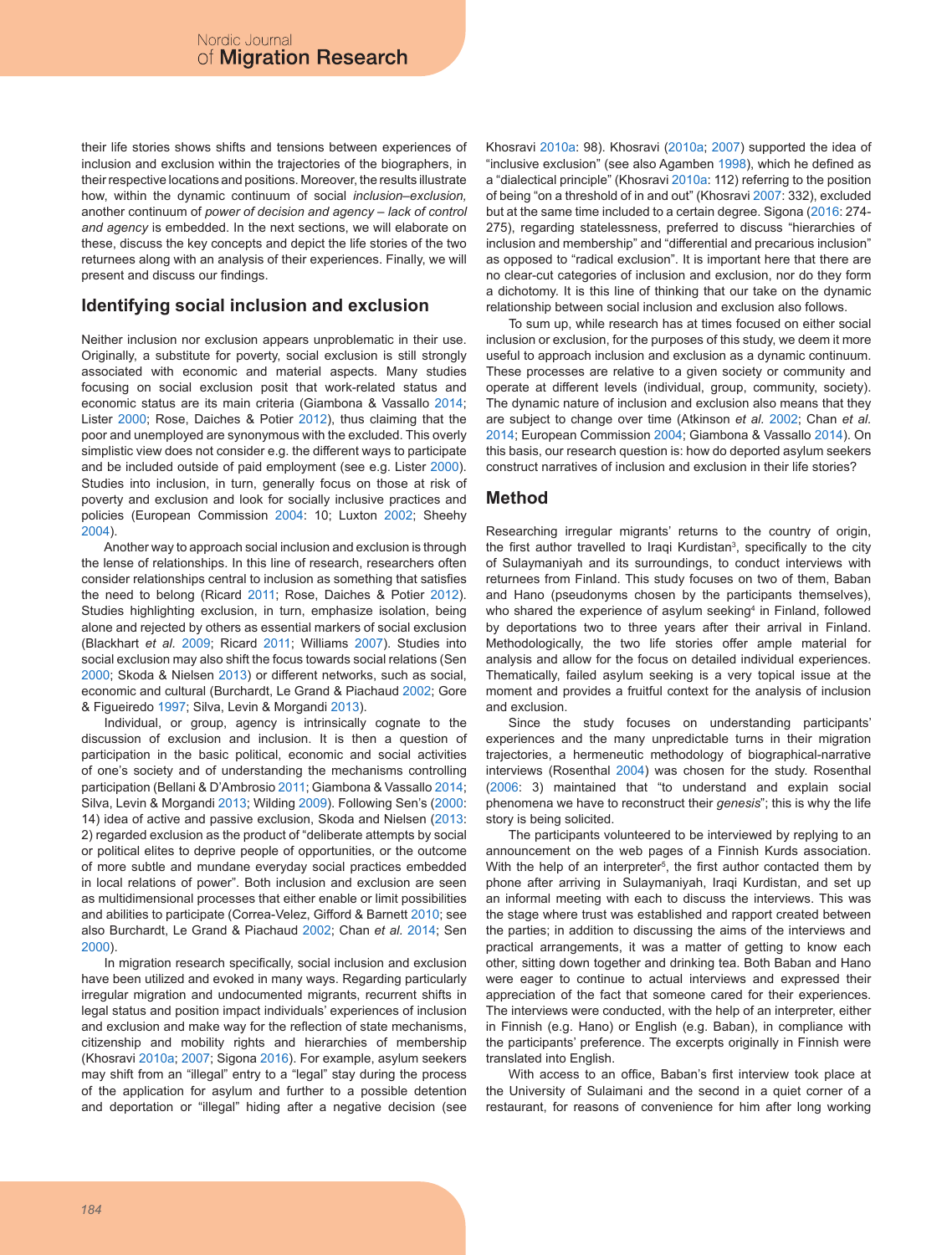

*Figure 1 Baban's life story*

hours. The languages he chose for the interviews were Kurdish and English. Hano's first interview took place in his family's farmhouse in the mountains around the city of Sulaymaniyah and the second in the first author's place of residence. Finnish and Kurdish were spoken in the first interview, but soon Hano became more active in Finnish, and by mutual decision, the second interview was in Finnish only. The interpreter was present and helped a few times when needed.

The first interviews started with an initial question to generate the participant's life story told freely as one desires (Rosenthal 2004). At this stage, the researcher only listened and made notes for followup questions. Since both participants' free narration was fairly short (30–40 minutes), it was possible to continue with follow-up questions in the first interviews. Both participants also expressed their wish for more detailed questions. Between the interviews (two to three days), some preparations were made by listening to the recordings, compiling follow-up questions and outlining the biographies with major turning points and relationship charts. The second interviews began by having a look at these together and then moving on to more detailed questions about the return process and relationships.

In addition to the actual interview sessions, there were several contacts with both participants: talking over the phone, walking around in the parks and the bazaar and drinking tea together. These meetings were not recorded but notes were made with the participants' consent.

The interviews were transcribed verbatim, after which they were analysed applying an approach to the analysis of biographical material presented by Merrill and West (2009) for themes and by Rosenthal (2004; Rosenthal & Fischer-Rosenthal 2004) for sequentialization and textual sorts to find out "how" the stories are told. The analysis went through several stages, with both authors discussing and renewing the themes as they emerged. Thematic shifts also served as benchmarks for the sequentialization of the data. In the thematic sequences, the textual sorts of argumentation, description and narration (including story and report) (Rosenthal 2004; Rosenthal & Fischer-Rosenthal 2004) were looked into, in order to interpret the meaning the sequences carried for the narrators. Typically, sequences depicting the "inconceivable" in the narrators' lives, e.g. where they felt misjudged by the acts of those in power, suggested an agenda for the argumentation. Sequences depicting important personal memories were narrative. Story, elaborated in detail, as if reliving the moments, was a prominent textual sort both in the context of happy recollections, illustrating moments of success, and the saddest events, such as deportation and police actions.

Next, we present the life histories of the participants and then move on to a discussion of the results. Finally, conclusions on how inclusion and exclusion are negotiated in the two life stories are presented.

## **The life stories of two returnees: biographical data**

## *BABAN*

Baban (see Figure 1) was born in 1983, and in his early twenties, he encountered a "social problem" as a result of his romantic and sexual involvement with a local woman. He wanted to marry her but was not accepted by her family. She became pregnant and consequently, Baban was subject to intimidation. With financial help from his father, he left Iraq via Turkey to Greece where he was captured and fingerprinted. Let go, he found his way to Finland and applied for asylum there. Later the same year, he became involved with a Finnish woman and moved in to live together with her. After two and half years, he was deported to Greece, detained there and then let out without any possessions, and he was ordered to leave the EU. With his parents' help, he got back to Kurdistan, depressed and suicidal. He worked in Turkey for two years, to return again, and then worked in the minefields in the area bordering Iran.

## *HANO*

Hano (see Figure 2) was born in 1985, and he started working with his father on the family farm at the age of 12. In his twenties, he encountered a severe "social problem" that involved a powerful family in the region. He was, however, not willing to unfold the details of this problem. He received death threats and with the help of his father and brother left the country. He travelled via Turkey, Greece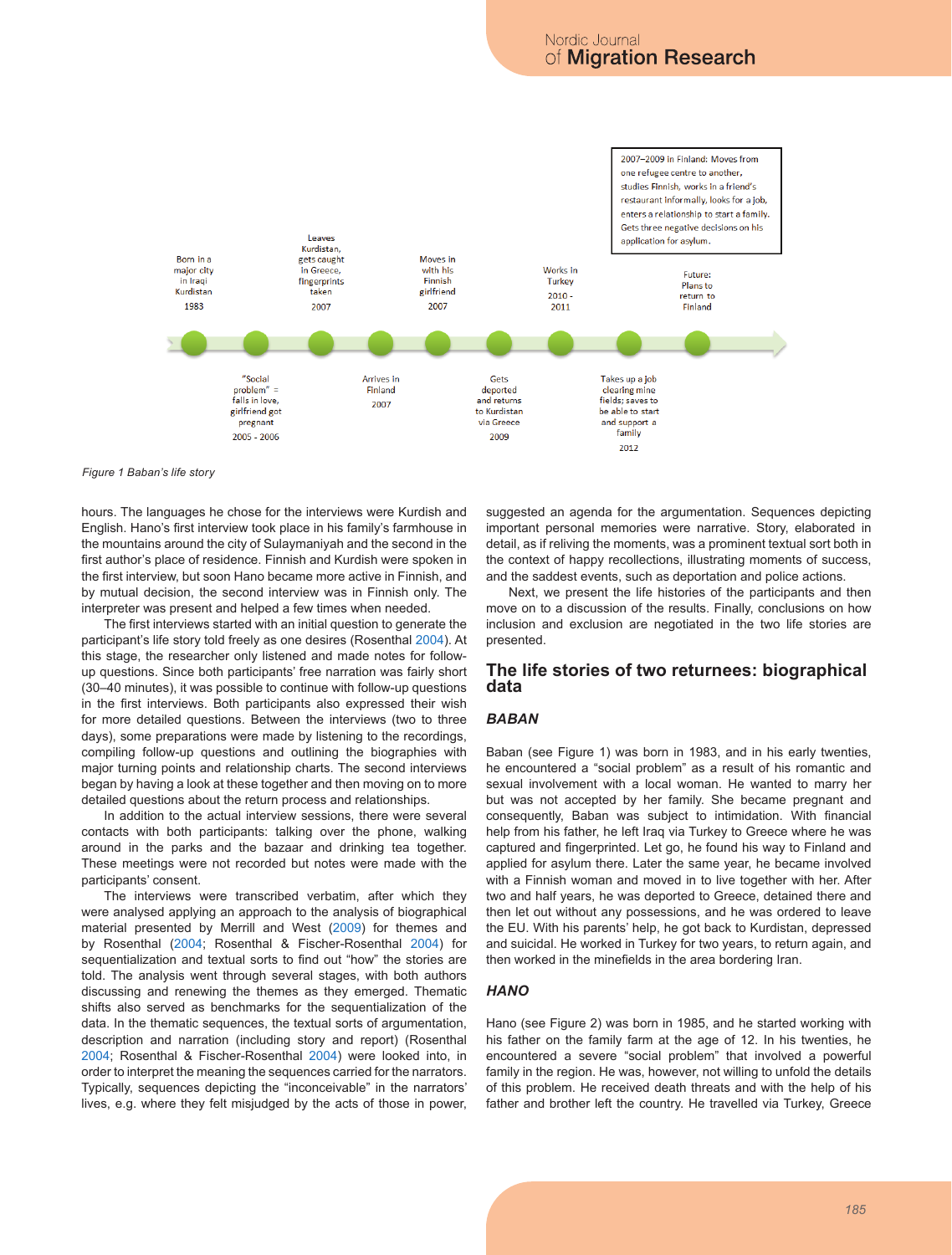# Nordic Journal of **Migration Research**



*Figure 2. Hano's life story*

and Italy to Finland, where he applied for asylum. Hano had relatives living in Finland and soon started working in their restaurant. He also took integration courses and did practical training in a geriatric hospital. While in Finland, his father died suddenly. After three years, he was deported back to Iraq. He was told that he would be flown to Erbil in Kurdistan but found himself in Baghdad instead, a city where he had never been before.<sup>6</sup> After returning to Kurdistan, he has been working in different casual and unqualified jobs, mainly in the Iranian border area.

# **Constructing inclusion and exclusion in Baban's and Hano's life stories**

The constructions of the inclusion–exclusion continuum in the life stories of the two returnees fall under seven thematic areas, which are almost entirely shared by the participants. The themes distinguished were as follows: 1) family and relatives; 2) friends; 3) romantic involvement; 4) others in a similar situation; 5) own efforts; 6) host society and 7) active exclusion. Over the following paragraphs, each theme is given in a more detailed description.

For the sake of stableness and security in the participants' lives, the social networks provided by **family and relatives** appeared indispensable for the narrators. Family and relatives represented a close-knit web, always appearing welcoming, however much pain and anxiety the biographers' transitions may have caused them. Family helped Baban and Hano when they most needed them, and there was no one else to turn to. Hano explained how his "father thought it's better to be away than dead, and gave [him] money to go away", and similar characteristics apply also to Baban's experiences when he left Kurdistan. In addition, on their way back, the family was greatly needed. Deported to Greece, left without any money and with an ultimatum to leave the country, Baban slept in the parks until he managed to borrow a mobile phone so that he could call his parents and ask for money to travel back. "I somehow I could reach, so phone, by phone Kurdistan, and they found a way to send me some money to get back to Kurdistan". Both men disclosed their anguish and regret over the sorrow and distress they caused in the family. Baban explained that "I knew that mother worried a lot about me ...

my mum just cried, and she was trying to get that money for me". The most tragic moment in Hano's transnational family life was the death of his father, unexpected and sudden, and deemed suspicious. He felt far away but connected to his family in a situation where he said he should have been present. "I always tried to call my mum but she was truly, she always just cried and couldn't do anything, of course I knew how sad she was always, (sighs) it is not easy". After their return, the family was described as a natural support for both. Baban said that "of course I went to my parents", and Hano explained how "my sister and brother came, they all came, and I forgot everything, we visited my father's grave together".

**Friends** were another point of inclusion, almost as important as family, even though the relationships were also seen to cause contradictory feelings. Both returnees described their relationships with a best friend. The return was a crucial point in the friendships that had endured the years apart. Upon his return, Baban's best friend Jamal proved to be invaluable. He helped Baban financially and to find work but also stood by him during the turmoil following return, marked by depression, drinking problems and attempted suicides. Also, Hano's best friend Saman remained by his side through the different transitions. After the return, however, there was a change: they did not meet as often as before.

At the same time, relationships with friends and acquaintances eventually became more complicated than perhaps could be foreseen. Hano described that he was welcomed back by his friends and they were glad to see him "but they always asked what happened there, why aren't you going back, and it was difficult ... not the same as before". Baban's narrative is demonstrative of the change that took place, impacting his belonging and position. "When I came back I had that feeling I am not belong to them anymore because they had better life, they got married, nice car, nice house, money and as you know, I hadn't, ... for them it's a little bit funny, they say so". According to his account, he was not close to his friends any more and felt that they were unsympathetic towards his experiences, even ridiculing his misfortune.

**Romantic involvement** has been the most important manifestation of inclusion for Baban, both in Kurdistan and in Finland but, with the abrupt endings of the affairs, also the site for active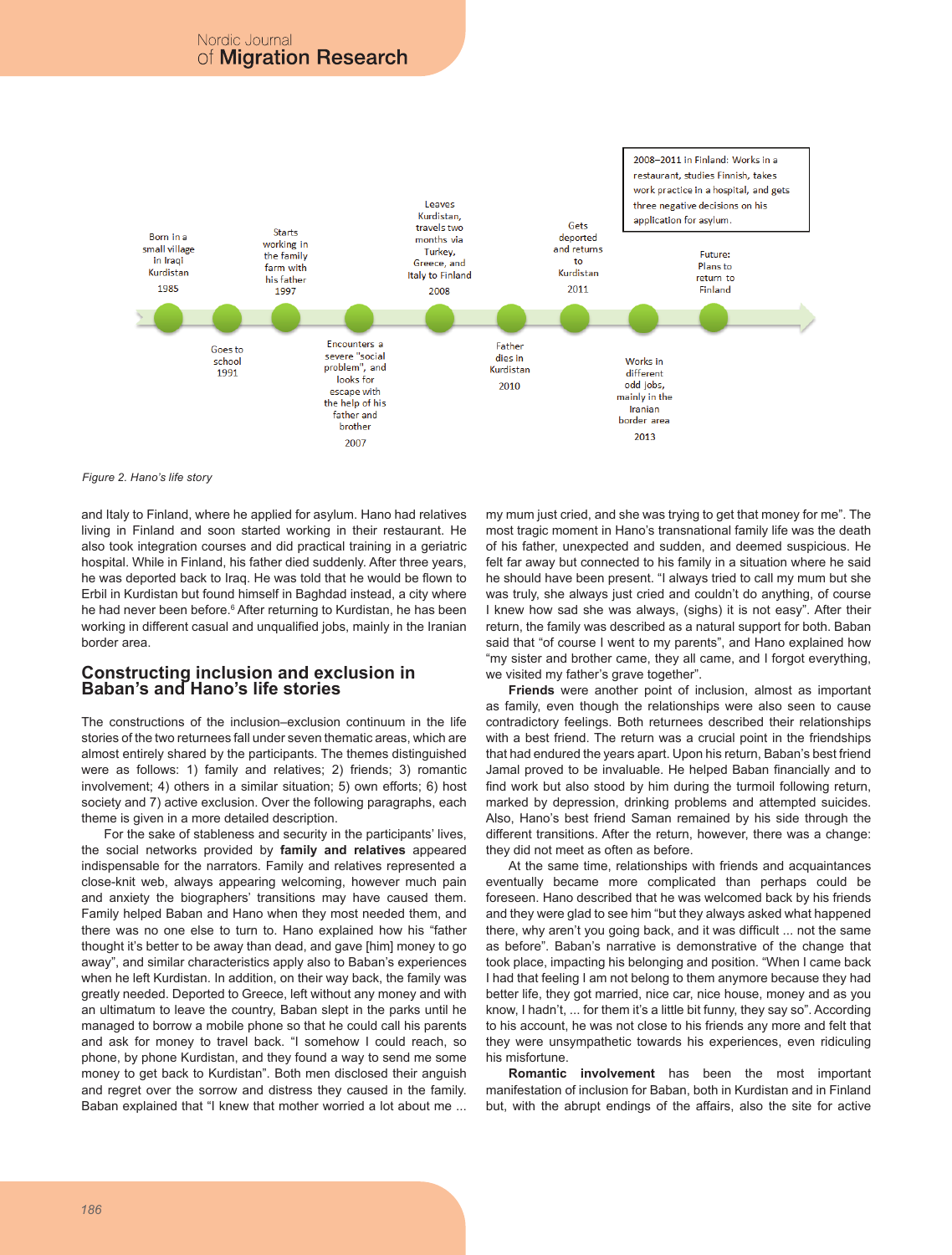exclusion (explained below). The first affair was life-changing for a young man but with sad consequences. The second one, in Finland, made Baban believe in the beginning of a new life: "I was thinking this time will not happen something like last time, I'm somewhere else". As it happened, this relationship also suffered from an unexpected separation, this time through the actions of the authorities.

**Others in a similar situation** provided the biographers with information and company. Even though the companions changed en route, both narrators were included in a clandestine "community", where relationships were established and various services produced for people crossing borders irregularly. In exchange for money, both men were trafficked between different countries, received falsified documents and carried out secret truck drives within the EU. Baban told that "in Greece quite everybody know where you could find the trafficker because they have a kind of own space, they spend time there and people can go there". Another "grouping" Baban came to belong to was those fingerprinted in Greece and seeking asylum in Finland. They shared information to help reach their goal: to be able to stay in the new country. Deported back to Kurdistan, Hano was in the company of others with a similar fate, but according to his account, they were "invisible" to each other because in those situations "you can't see anything, you're not there". Particularly during the journeys, the biographers' relationships appeared ephemeral by nature, defined by the shared experience of acute affinity within a small group. Participation in these groups was, nevertheless, also cautious and complicated by issues of trust in travelling companions and traffickers. At the same time, Hano and Baban felt that they were left at the margins of the world bustling around them.

Both participants also discussed their **own efforts** and (attempts at) agency. At first, Baban worked for what he calls "connections", and later on when living together with his girlfriend, he was aiming at a "normal" life. "I tried to build a family and have work". Finding work was, however, very difficult. "We [Baban and his girlfriend] were to [went to] many centres and offices to get some job, but I hadn't any permit stay [residence permit], that's why I couldn't get a job". Back in Kurdistan, Baban's efforts had been directed at working and collecting money. His aim, however, was not to be (re)included in the local society but to get back to Finland. He said that he took up the dangerous job of minesweeping in the border area next to Iran because it is particularly well paid and it is possible to work long hours.

Hano's own efforts contributed to his inclusion in the Finnish society in various ways. He started working in the relatives' restaurant – and paying taxes – as well as learning the language immediately after moving to his relatives' place. He was an active learner in every situation but liked it even better when he started taking classes. According to his account, learning the local language facilitated his other endeavours in the new life he was living. He was inspired by the educational opportunities offered in Finland, something he did not have access to in Kurdistan. Hano described himself as "hardworking" and "peaceful" and being "always on time", all qualities appreciated in Finnish working life. In an elaborate narrative, he proudly explained how he was awarded a stipend (a prize for doing well at school): the first foreign-born student to receive it. Importantly, he received it in his own right. He wanted to become a practical nurse and work with elderly people. Hano's aspirations towards his new life communicate his idea of being included: working towards being an ordinary, supportive member of society.

Some aspects of the **Finnish host society** were assessed inclusive by the biographers. Both men made friends and built social networks in Finland, even though Baban explained that "in Finland I had more girls as friends as men because men are somehow ... a bit rasistic or they don't wanna have contact with the men". Nevertheless, both narrators looked longingly back to Finland; the sensory impression in their narratives draws a vivid image of belonging. Baban says: "I would like to go to [town N] and go to the harbour there, smoke a cigarette, and just see the people around me and speak Finnish, I miss that". An open and social person, Hano got to know people wherever he was. He recounts regularly visiting a cafeteria where he enjoyed the company of older, "really good" people, and he remembers "going past bakery S, there was the aroma of fresh bread, we went in to get some coffee and bread, it was wonderful".

Furthermore, as stated by the Finnish policies and practices regarding asylum seeking, the biographers received, for instance, an integration package with educational opportunities and help with accommodation and basic income. Baban only took a three-month course in Finnish, but Hano used all the possibilities offered to him, including the practical training in a workplace. In addition, he frequently mentioned an important structural factor for him: the way Finnish working life is organized. He appreciated the fact that working hours, days off and salaries are written down in work contracts and the employers actually adhere to the contracts.

The most prominent experiences of **active exclusion** (Sen 2000:14-15, see also Skoda & Nielsen 2013: 2) in the narrators' lives involve agents in the position of power. For Baban, they are related to his abruptly and even violently ended romantic relationships and to the actions of authorities in Europe. Baban was at first reluctant to tell what happened in Kurdistan before he left and referred to the incident as a "social problem". Later on, when getting back to the topic, he was willing to share his story. "I was with a girl, in a relationship here. I tried to, we tried to get married but her family, it didn't allow it. Then she got pregnant, her family tried to kill me. In Islamic country, it's not allowed, not get married and be pregnant. They aborted the baby, and they were really hard to her for a long time, then after they forced her to get married with some other man. Abortion, that was when I was in Finland". Under community pressure, Baban left Kurdistan, and consequently, as narrated by him, he was excluded from his significant others, the community and finally, his country by powerful forces who decided on his behalf.

The second serious relationship came to a sudden halt too. Baban had already received two negative decisions on his application for asylum, but he still seemed fairly confident of getting a positive one. His situation was uncertain all the time he stayed in Finland, with little communication with the authorities. At a given moment, he was called to report weekly at the police station, "to give his signature". On one of those days, there were "three police waiting for me, they just caught me". Baban's girlfriend was with him at the police station and accompanied him during the moment. "My girlfriend freaked out. The most difficult thing was that my girlfriend started to cry and shout, that I couldn't handle". During the days in police custody, Baban was not allowed to see her or talk to her.

According to Baban's account, the authorities assisted him with his application for asylum at the beginning of its processing. He also received legal aid in Finland. In other cases, when entering and leaving Europe, he has been an "illegal" (Khosravi 2010b), regarded as a criminal – but he did not feel that he was one. "It's looked like that I am a really big kind of big terrorist guy". To cut a long story short, he was captured first in Greece, detained, fingerprinted and told to leave the country within twenty days. During the deportation process in Finland, he was detained for a few days and under the Dublin Regulation flown back to Greece, where once again he was arrested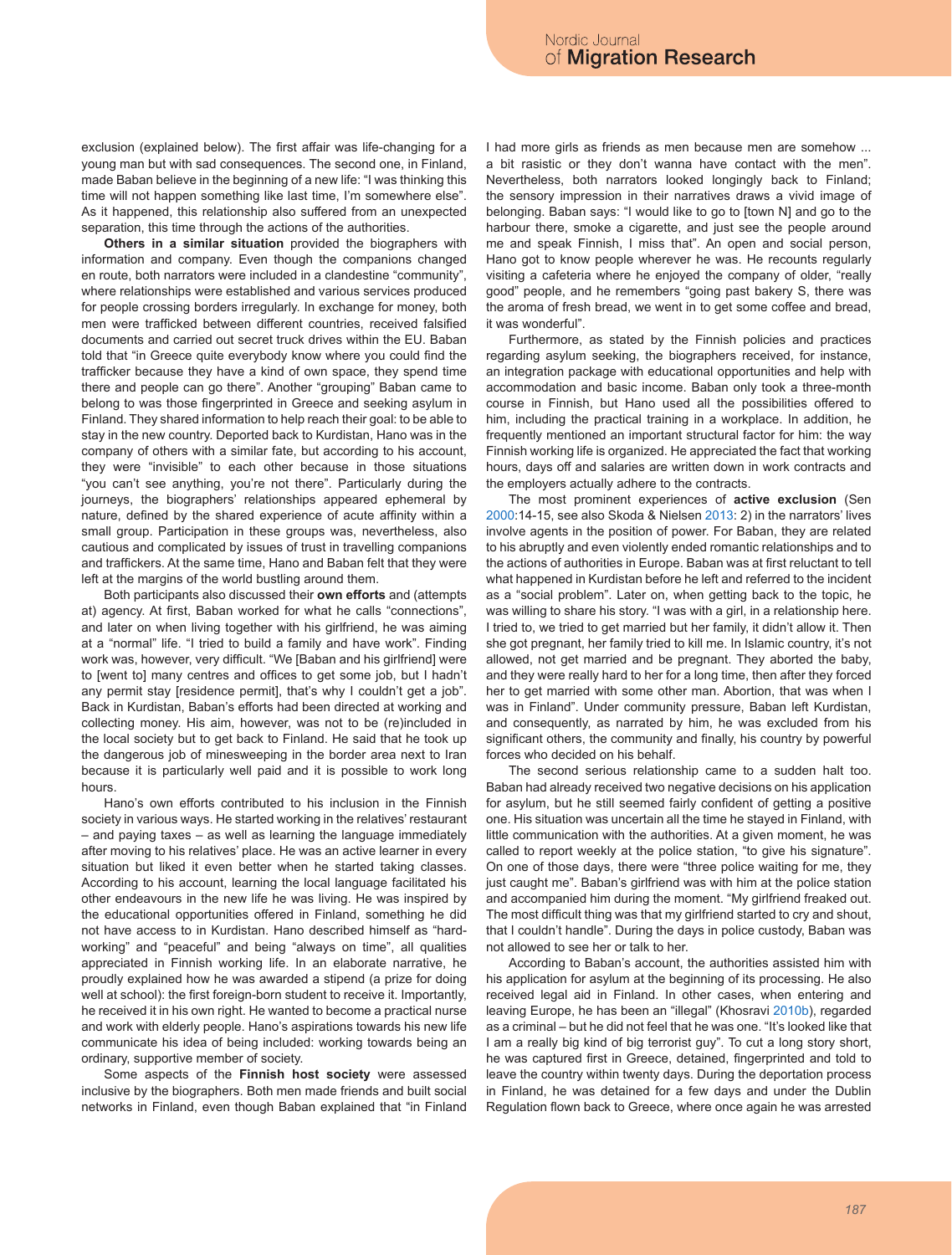for seventeen days, then let out without any money or assistance and ordered to leave the country (and Europe).

There are some details in Baban's story that raise questions concerning EU and Finnish practices regarding asylum seeking and deportation. While in Greece for the first time, he claims that he was only registered and ordered to leave the country. He also gives a harsh picture of the Finnish system to ensure a "voluntary" return. In Baban's words: "They forced me to sign the paper that I am going by myself back, I decide myself to go back. They told me we'll send you anyway back but it would be better to sign that paper and then you can once again come back here, there was two police and my lawyer". According to his narrative, removal from Greece deprived Baban of everything, even human dignity, "Around five in the morning two polices came to bring [me] to the airport. Two of them Greece police were ready for me and they put me to jail there. There was also one guy from Africa in the same room ... I hadn't any money, I just, they just let me out, I was in the street. I don't have money for place sleeping, I sleep in the park, I don't have five euro to buy cigarette". According to Baban, Greek authorities neither offered help to him in the situation nor informed him of assisted voluntary return. Rather, he emphasizes how alone and powerless he was left by the authorities in Greece.

Looking at Hano's life story, there have been two important phases characterized by active exclusion. One of them resulted in action and the other in complete lack of agency. First, Hano was excluded from his original community. Owing to an unspecified "social problem" in his village community, he was unable to continue living there, up against a powerful family that could threaten him and his family and deprive him of work and living opportunities. "[During the time I was in Finland] there was always some trouble, they harassed my mother, and some of them harassed my brother and sister ... it is like that, we cannot do anything [very quiet], this is our culture ... it was a large group, a big family, lots of relatives, really big in Iraq, ask anybody and they know them. They have a lot of money and a lot of power, they have married so, they are in the towns Z and X, they own all the shops". His reaction was to take action, i.e. to flee and start working for a new life.

After the third negative decision on his asylum application, Hano was in detention and resigned to his fate to be deported back to Kurdistan. He felt he had lost all agencies over this matter and had no influence over his destiny. He could not contact anybody and was taken by a police van to the airport, put into a plane and flown back – but "back" to Baghdad, a place where he had never been before. This action taken by the police was preceded by years of uncertainty; negative decisions were given, appeals made and no one could tell how long the process would take. Hano describes how there were so-called "facts" being circulated among asylum seekers, giving unsubstantial rise to false hopes. An air of uncertainty followed him, even after two years back in Kurdistan. He still did not know why he was deported. He could not understand the decision or its justification. In his argumentation, he repeatedly tried to figure out what it was that he did wrong. The whole episode culminated in the false information about the arrival airport. In his narrative, he depicts how frightened he was to be in Baghdad. He also felt he was lied to and sent back on a false pretence: "Look, I was in town N at the police station to sign my paper, they said 'wait a minute', I waited for five minutes, I think, he was writing something or calling or something, I don't know, right away my heart started [shows how the heart pounds], this is not a normal thing, it's not like it's been. A policeman came and said 'go', I asked why, he told me not to ask anything, just go, he locked the door and I was alone there. Then I knew. He said 'you have to go back

now', I asked why, he said 'just because', I said 'please, tell me', he said 'I don't know, this is the law in Finland'... why don't they believe me in Finland, because I know the police in Finland is sometimes better than here ... why did they lie".

In summary, the analysis of the two life stories illustrates the most prominent aspects regarding the dynamic continuum between inclusion and exclusion in the multiple locations through the different transitions in the returnees' lives. Establishing and maintaining social contacts, belonging to various networks and being able to decide and act are primary factors that help us understand how the narrators relate to the continuum. The participants construct narratives illustrating several viewpoints or positions regarding participation, agency and dependency on outside actors and networks.

## **Conclusion**

The results of this study highlight the individual and unpredictable paths that asylum seekers sometimes experience and contribute to our understanding of the dynamic continuum between social inclusion and exclusion in the context of asylum seekers' migration process. In a context where structural issues, i.e. national and higherlevel policies are constantly regulating human agency, the individual viewpoint is important to consider too. For example, in the cases of Hano and Baban, there seems to be a discrepancy between how the officials in Finland and the participants themselves understood their position. Unlike the officials in Finland – whose negative decisions regarding Baban and Hano's refugee status serves as proof of their view – the two participants of this study saw themselves as refugees and continued to do so after their return. The slow processing of the application procedure did not improve their situation: they had no control over the process, and the perceived lack of communication made them unaware of what was actually happening.

The tension between social inclusion and exclusion appears in the biographers' life stories as intertwining and complementary experiences. This is best characterized by unanticipated turns from inclusive practices into active exclusion. Owing to the dramatic nature of the narrators' experiences, inclusive and exclusive phases take sudden turns in the life courses depicted. There is evidence of various structural factors connected to the participants' experiences of inclusion and exclusion, as is indicated by the concept of "inclusive exclusion" (Khosravi 2010a; 2007). These are closely linked to the position that the migrants occupy in the society. As asylum seekers, both narrators received inclusive measures that were meant to aid them to settle in into the Finnish society and afford opportunities that would enhance their agency. Owing to the deportation decision, their position changed abruptly, leaving them without the possibility of controlling their lives. The threshold position (Khosravi 2007) offered the narrators glimpses of what might have been possible, albeit not within their reach.

Both Baban and Hano felt that they were deprived of something essential for them in their region of origin, Kurdistan, which they described in extremely static terms. Baban ended up outside the community and without the relationship he aspired, and Hano ended up without opportunities to participate, specifically with no access to other than basic education. In Finland, they felt that they were able to improve their lives or at least begin the process. Along with the shock of the return, according to their narratives, they became failures in the eyes of their compatriots and felt that they had not gained any additional value from the experience in Finland. Back in Kurdistan, their lives seemed to have been on hold while others had moved on. Their "social capital, i.e. reputation, connections of the individual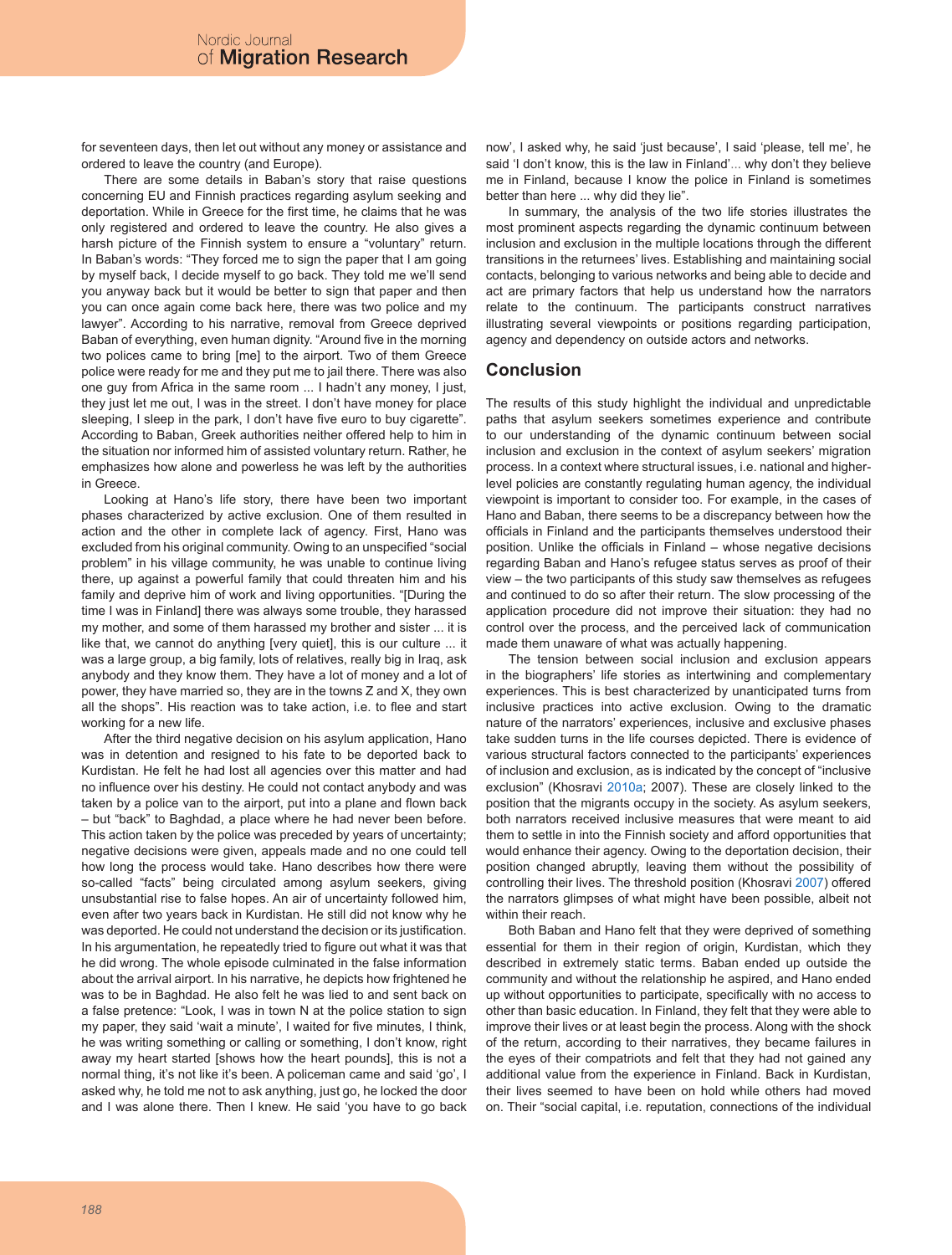returnee and his kinship networks" (Hautaniemi, Juntunen & Sato 2013: 104) supported their return only marginally.

The goal of immigration has often to do with improving the life situation of oneself and one's family. Discourses on success are an integral part of migrant stories. Deportation commonly denotes failure (Coutin 2015; Drotbohm 2015; Schuster & Majidi 2015). Against this backdrop, the reactions Baban and Hano faced upon returning to their home could be anticipated. While people in their earlier social networks had moved on with their lives, the returnees experienced a kind of a double exclusion, being cast out of the European host society and not being welcome at home either. This rejection can be seen as a social stigma that can leave an individual in a limbo between inclusion and exclusion. Both are planning to remigrate if they can find a way to do so.

After attempted suicides, excessive drinking, and fleeing to Turkey, Baban chose not to get involved so much; dangerous work and long working hours kept him apart from the community pressures. Similarly, Hano ended up being always on standby for work to take him away. The border area that both returnees occupied as their work environment creates a powerful image of their positions in the society and respective communities. Choosing a strategy of seclusion suggests a conscious need to keep a distance from the "home" community. It can be a move that allows individuals to protect themselves from further adversities and to be the masters of their own destinies, to take control where otherwise there is little or no choice.

With the growing emphasis on restricted entries, strict asylum policies and so-called voluntary returns, the EU countries, among others, must be aware that their "get rid of" (Harvey 2006: 94) policies heavily impact individual lives. Return may seem like a simple solution for those powers but not for the individual deportees themselves. The long period of time waiting in limbo-like conditions can leave a severe mark on social relationships and their general outlook on life. This study informs us of the experiences in two individual lives and allows us to understand how complicated, contradictory and marked the negotiations around inclusion are; it also humanizes those represented as "illegals", whose entries are denied.

**Sirpa Korhonen** (MA) is a doctoral student in Intercultural Communication at the University of Jyväskylä, Finland. Her areas of interest include studies on irregular migration, especially issues related to return, and biographical-narrative methods.

**Marko Siitonen** (PhD) is an associate professor in Intercultural and Digital Communication at the Department of Language and Communication Studies, University of Jyväskylä, Finland. In his research, he looks at how both existing and emerging cultural practices are negotiated in the changing world.

#### **References**

- Agamben, G 1998, *Homo sacer: sovereign power and bare life*, Stanford University Press, Palo Alto, CA.
- Ammassari, S & Black, R 2001, *Harnessing the potential of migration and return to promote development*, IOM Migration Research Series, No. 5, Geneva.
- Andrews, M, Squire, C & Tamboukou, M 2008, *Doing narrative research*, SAGE, London.
- Atkinson, T, Cantillon, B, Marlier, E & Nolan, B 2002, *Social indicators: the EU and social inclusion*, Oxford University Press, Oxford.
- Baxter, LA & Montgomery, BM 1998, 'A guide to dialectic approaches to studying personal relationships', in *Dialectical approaches*

## **Notes**

- 1. Wilding (2009) critically discusses the fixed representations and attributions regarding refugees, referring to Malkk's (1996: 386) view of "standardizing discursive and representational forms (or … tendencies)".
- 2. Of the three "durable solutions" (=integration in the country of first asylum, resettlement in a third country, return to the homeland; UNHCR), "repatriation has become the most desirable durable solution" since the end of the Cold War (Van Hear 2006: 10).
- 3. Or Southern Kurdistan.
- 4. The asylum seeking procedure in Finland follows the Alien's Act (301/2004). Using Hano and Baban as our examples, upon entering Finland, they immediately informed the police (alternatively: border control) of their application. After this step, the authorities registered them as asylum seekers, took fingerprints and checked necessary registers, for instance for being registered elsewhere in the EU (Dublin Regulation), as Baban was in Greece. Waiting for the asylum interview, they were placed in a reception centre. In due course, the interview was organised. First, their identity and travel route were established to decide if the application could be processed in Finland, and second, detailed reasons and evidence to support the asylum seeking were collected. The Finnish Immigration Services processed the application. Meanwhile, they were allowed to move freely in Finland and after 3 to 6 months stay in the country were in paid employment. However, they were not registered in the Finnish Population Information System and hence could not receive a personal identity code.

A positive decision grants the person seeking asylum a residence permit card and entitlement to a refugee travel document or an alien's passport and municipal placement. Hano and Baban both received a negative decision. According to the law, they were to be advised of the assistance for a voluntary return. They chose to appeal against the decision to the administrative court. A further appeal against the decision of the administrative court was then lodged to the supreme administrative court, after the supreme administrative court granted leave to appeal. A final negative decision resulted in an obligation to report and deportation, which were soon carried out.

- 5. The interpreter originally came from the Sulaymaniyah area. He accompanied the first author to Kurdistan from Finland, where he currently lives.
- 6. Hautaniemi, Juntunen & Sato (2013: 97) maintained that because of the difficulties in deportations to Erbil, Baghdad became the point of destination.

*to studying personal relationships*, eds BM Montgomery & LA Baxter, Erlbaum, Mahwah, NJ, pp. 1-16.

- Bellani, L & D'Ambrosio, C 2011, 'Deprivation, social exclusion and subjective well-being', *Social Indicators Research*, vol. 104, no. 1, pp. 67-86, DOI:10.1007/s11205-010-9718-0.
- Bernhard, JK, Goldring, L, Young, J, Berinstein, C & Wilson, B 2007, 'Living with precarious legal status in Canada: implications for the well-being of children and families', *Refuge: Canada's Journal on Refugees*, vol. 24, no. 2, pp. 101-114.
- Blackhart, GC, Nelson, B, Knowles, ML & Baumeister, RF 2009, 'Rejection elicits emotional reactions but neither causes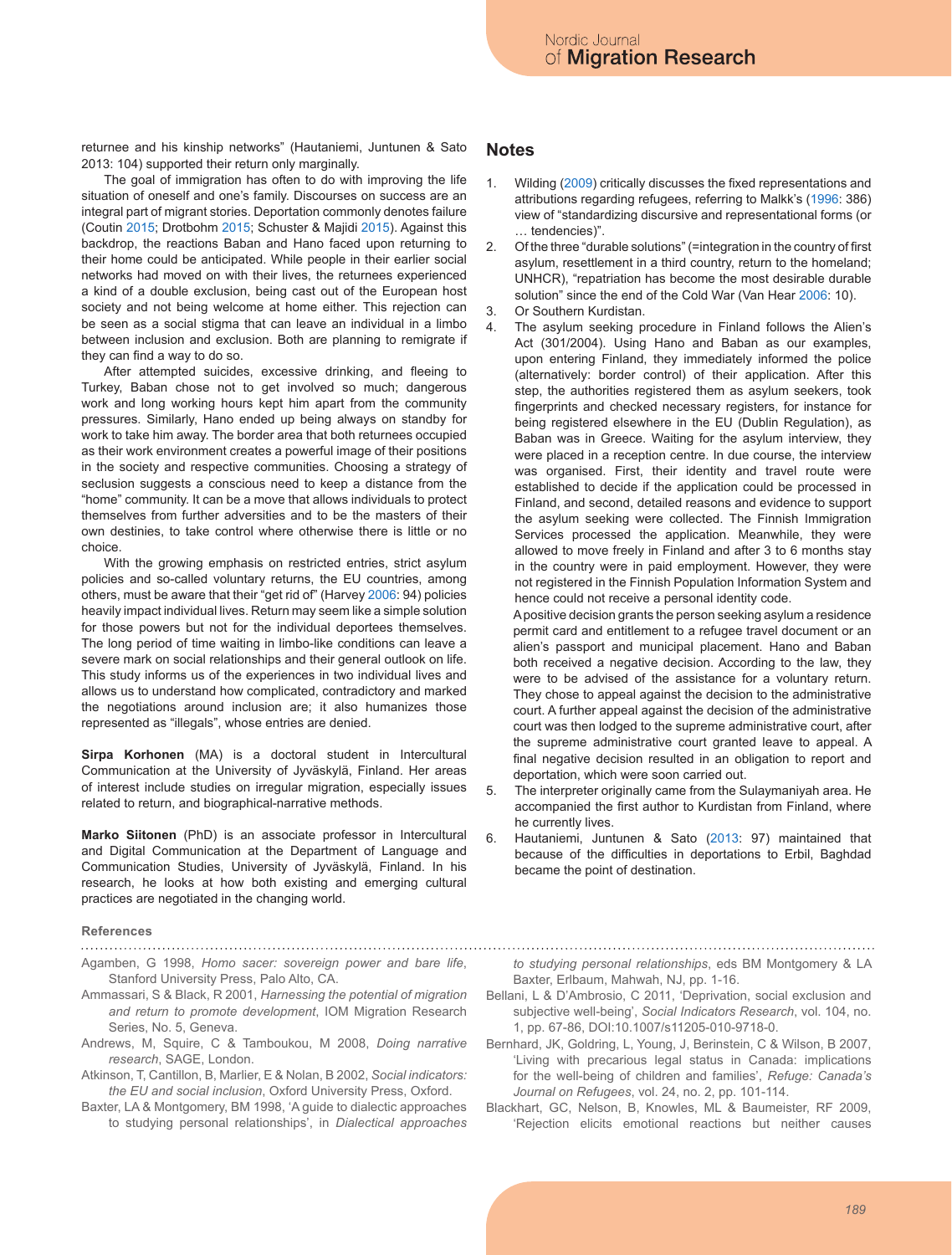immediate distress nor lowers self-esteem: A meta-analytic review of 192 studies on social exclusion', *Personality and Social Psychology Review*, vol. 13, no. 4, pp. 269-309, DOI:10.1177/1088868309346065.

- Burchardt, T, Le Grand, J & Piachaud, D 2002, 'Degrees of exclusion: developing a dynamic multidimensional measure', in *Understanding social exclusion*, eds J Hills, J Le Grand & D Piachaud, Oxford University Press, Oxford, pp. 30-43.
- Chan, K, Evans, S, Ng, Y, Chiu, MY & Huxley, PJ 2014, 'A concept mapping study on social inclusion in Hong Kong', *Social Indicators Research*, vol. 119, no. 1, pp. 121-137, DOI:10.1007/ s11205-013-0498-1.
- Collyer, M 2012, 'Deportation and the micropolitics of exclusion: the rise of removals from the UK to Sri Lanka', *Geopolitics*, vol. 17, no. 2, pp. 276-292, DOI:10.1080/14650045.2011.562940.
- Correa-Velez, I, Gifford, SM & Barnett, AG 2010, 'Longing to belong: social inclusion and wellbeing among youth with refugee backgrounds in the first three years in Melbourne, Australia', *Social Science & Medicine*, vol. 71, no. 8, pp. 1399-1408, DOI:10.1016/j.socscimed.2010.07.018.
- Coutin, SB 2015, 'Deportation studies: origins, themes and directions', *Journal of Ethnic and Migration Studies*, vol. 41, no. 4, pp. 671-681, DOI:10.1080/1369183X.2014.957175.
- Drotbohm, H 2015, 'The reversal of migratory family lives: a Cape Verdean perspective on gender and sociality pre- and postdeportation', *Journal of Ethnic and Migration Studies*, vol. 41, no. 4, pp. 653-670, DOI:10.1080/1369183X.2014.961905.
- Drotbohm, H 2011, 'On the durability and the decomposition of citizenship: the social logics of forced return migration in Cape Verde', *Citizenship Studies*, vol. 15, no. 3–4, pp. 381-396, DOI: 10.1080/13621025.2011.564790.
- European Commission 2004, *Joint report on social inclusion*, Available from: http://ec.europa.eu/employment\_social/social\_ inclusion/docs/final\_joint\_inclusion\_report\_2003\_en.pdf. [Last accessed 15.9.2017].
- Giambona, F & Vassallo, E 2014, 'Composite indicator of social inclusion for European countries', *Social Indicators Research*, vol. 116, no. 1, pp. 269-293, DOI:10.1007/s11205-013-0274-2.
- Gore, C & Figueiredo, JB (eds.) 1997, *Social exclusion and antipoverty policy: a debate*, International Institute for Labour Studies, Geneva.
- Harvey, J 2006, 'Return dynamics in Bosnia and Croatia: a comparative analysis', *International Migration*, vol. 44, no. 3, pp. 89-144, DOI:10.1111/j.1468-2435.2006.00373.x.
- Hautaniemi, P, Juntunen, M & Sato, M 2013, *Return migration and vulnerability: case studies from Somaliland and Iraqi Kurdistan*, Development Studies, Department of Political and Economic Studies, Faculty of Social Sciences, University of Helsinki, Finland. Available from: http://blogs.helsinki.fi/somaliaan-irakiin/ files/2013/06/Return\_Migration\_and\_Vulnerability\_net.pdf. [Last accessed 15.9.2017].
- He, MF 2002, 'A narrative inquiry of cross-cultural lives: lives in the North American academy', *Journal of Curriculum Studies*, vol. 34, no. 5, pp. 513-533, DOI:10.1080/00220270110114090.
- Huttunen, L 2010, 'Sedentary policies and transnational relations: a 'non-sustainable' case of return to Bosnia', *Journal of Refugee Studies*, vol. 23, no. 1, pp. 41-61, DOI:10.1093/jrs/feq002.
- Juntunen, M, Kalčić, S & Rogelja, N 2014, 'Reflections on marginal mobile lifestyles: New European nomads, liveaboards and Sha´bi Moroccan men', *Nordic Journal of Migration Research*, vol. 4, no. 1, pp. 11-20, DOI:10.2478/njmr-2014-0002.
- Khosravi, S 2010a, 'An ethnography of migrant 'illegality' in Sweden: included yet excepted?' *Journal of International Political Theory*, vol. 6, no. 1, pp. 95-116, DOI:10.3366/E1755088210000479.
- Khosravi, S 2010b, *'Illegal' traveller. An auto-ethnography of borders*, Palgrave Macmillan, Basingstoke.
- Khosravi, S 2007, 'The 'Illegal' traveller: an auto-ethnography of borders', *Social Anthropology*, vol. 15, no. 3, pp. 321-334, DOI:10.1111/j.0964-0282.2007.00019.x.
- Koettig, M 2009, 'Constructions of collective belonging through art by migrants from Cuba in Germany and South Florida', *Forum: Qualitative Social Research*, vol. 10, no. 3. art. 31.
- Lister, R 2000, 'Strategies for social inclusion: promoting social cohesion or social justice', in *Social inclusion: possibilities and tensions*, eds P Askonas & A Stewart, MacMillan, Basingstoke, pp. 37-54.
- Luxton, M 2002, *Feminist perspectives on social inclusion and children's well-being*, Laidlaw Foundation's Working Paper Series: Perspectives on Social Inclusion (June 2002), Laidlaw Foundation, Toronto.
- Malkki, LH 1996, 'Speechless emissaries: refugees, humanitarianism, and dehistoricization', *Cultural Anthropology*, vol. 11, no. 3, pp. 377-404.
- Merrill, B & West, L 2009, *Using biographical methods in social research*, SAGE, London.
- Ricard, N 2011, *Effects of social exclusion and inclusion on basic needs satisfaction, self-determined motivation, the orientations of interpersonal relationships, and behavioural self-regulation,*  ProQuest Dissertations and Theses. Available from: http://hdl. handle.net/10393/20046. [Last accessed 15.9.2017].
- Rose, H, Daiches, A & Potier, J 2012, 'Meaning of social inclusion to young people not in employment, education or training', *Journal of Community & Applied Social Psychology*, vol. 22, no. 3, pp. 256-268, DOI:10.1002/casp.1118.
- Rosenthal, G 2006, 'The narrated life story: on the interrelation between experience, memory and narration', in *Narrative, memory & knowledge: representations, aesthetics, contexts*, eds K Milnes, C Horrocks, N Kelly, B Roberts & D Robinson, University of Huddersfield, Huddersfield, pp. 1-16.
- Rosenthal, G 2004, 'Biographical research', in *Qualitative research practice*, eds C Seale, G Gobo, JF Gubrium & D Silverman, SAGE, London, pp. 48-64.
- Rosenthal, G & Fischer-Rosenthal, W 2004, 'The analysis of narrativebiographic interviews', in *A companion to qualitative research*, eds EV Kardorff, I Steinke & U Flick, SAGE, London, pp. 259-265.
- Schuster, L & Majidi, N 2015, 'Deportation stigma and re-migration', *Journal of Ethnic and Migration Studies*, vol. 41, no. 4, pp. 635- 652, DOI:10.1080/1369183X.2014.957174.
- Schuster, L & Majidi, N 2013, 'What happens post-deportation? The experience of deported Afghans', *Migration Studies*, vol. 1, no. 19, pp. 1-19, DOI:10.1093/migration/mns011.
- Sen, A 2000, *Social exclusion: concept, application and scrutiny*, Social Development Papers No. 1, Office of Environment and Social Development, Asian Development Bank, Manila.
- Sheehy, E 2004, 'Advancing social inclusion: the implications for criminal law and policy', *Canadian Journal of Criminology and Criminal Justice*, vol. 46, no. 1, pp. 73-95.
- Sigona, N 2016, 'Everyday statelessness in Italy: status, rights, and camps', *Ethnic and Racial Studies*, vol. 39, no. 2, pp. 263-279, DOI:10.1080/01419870.2016.1105995.
- Sigona, N 2012, 'Comment: deportation, non-deportability and precarious lives. The everyday lives of undocumented migrant children in Britain', *Anthropology Today*, vol. 28, no. 5, p. 22.